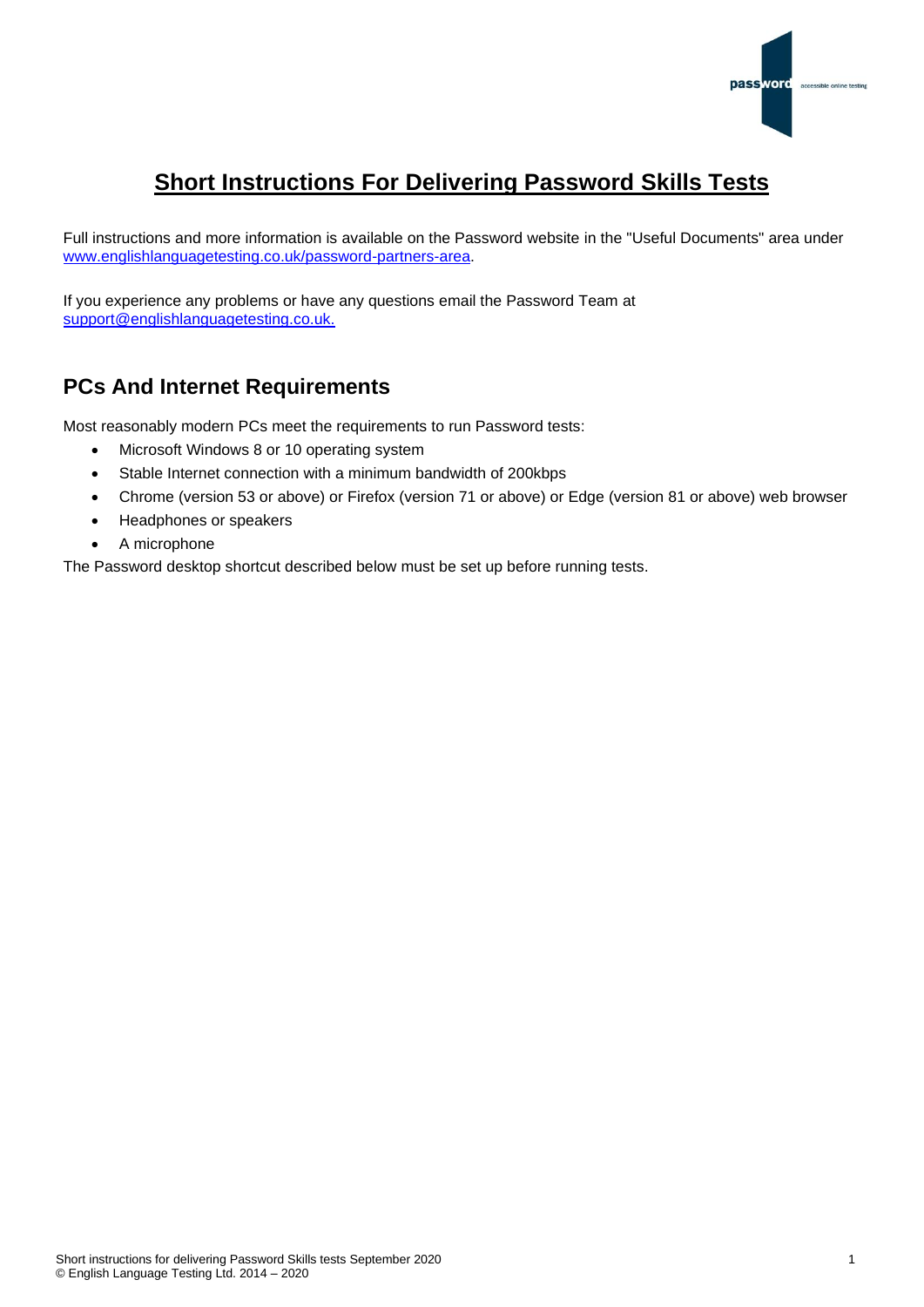

### **Setting up the Desktop Shortcut**

#### It is very important to set up and check each PC:

- Close down all programmes and browsers
- Right click on your desktop, select "New" then select "Shortcut"
- Copy and paste one of the following texts into "Type the location of the item" exactly, including the " speech marks
- Browsers can be installed in several locations, those below are the most common, if the first one fails with a "cannot be found" message, try the second, if that fails contact your IT support or the Password Support Team

#### for Chrome

"C:\Program Files\Google\Chrome\Application\chrome.exe" --kiosk https://passwordplatform.englishlanguagetesting.co.uk "C:\Program Files (x86)\Google\Chrome\Application\chrome.exe" --kiosk https://passwordplatform.englishlanguagetesting.co.uk

#### for Firefox

"C:\Program Files\Mozilla Firefox\firefox.exe" --kiosk https://passwordplatform.englishlanguagetesting.co.uk "C:\Program Files (x86)\Mozilla Firefox\firefox.exe" --kiosk https://passwordplatform.englishlanguagetesting.co.uk

#### for Edge

"C:\Program Files\Microsoft\Edge\Application\msedge.exe" --kiosk https://passwordplatform.englishlanguagetesting.co.uk "C:\Program Files (x86)\Microsoft\Edge\Application\msedge.exe" --kiosk https://passwordplatform.englishlanguagetesting.co.uk

- Click on "Next"
- In "Type a name for this shortcut" enter "Password Platform"
- Click on "Finish"

The desktop shortcut is now set up.

### **Preparation**

Before running a Password Skills test you must check that the headphones and microphone are working:

- Close all browsers, programmes and software running on the PC
- Double click on the desktop shortcut, the Password login page will appear filling the entire screen
- Enter the following login and password codes
	- Login: checksetup3 Password: setup
- Click on "start" and then "continue", enter your name, click on "continue" and follow the instructions on the screen
- When the browser asks for access to the microphone click "allow"
- When you have completed the set up test, the login page will be displayed again and you now must check the sound file recorded, login again using:
- Login: resultscheck Password: check
- Click on "login" to display the "Results & Certificates" page
- Click on "SEARCH" and you will see your name displayed near the top of the results listed. click on the **but** icon next to this result under "View Record"
- Click on "VIEW", and "VIEW" again in the pop up displayed
- Click on the audio player arrow to hear the sound you recorded in the set up test
- If you can hear the sound you recorded clearly the microphone is working
- Press the "Alt" + "F4" keys together on the keyboard to exit the browser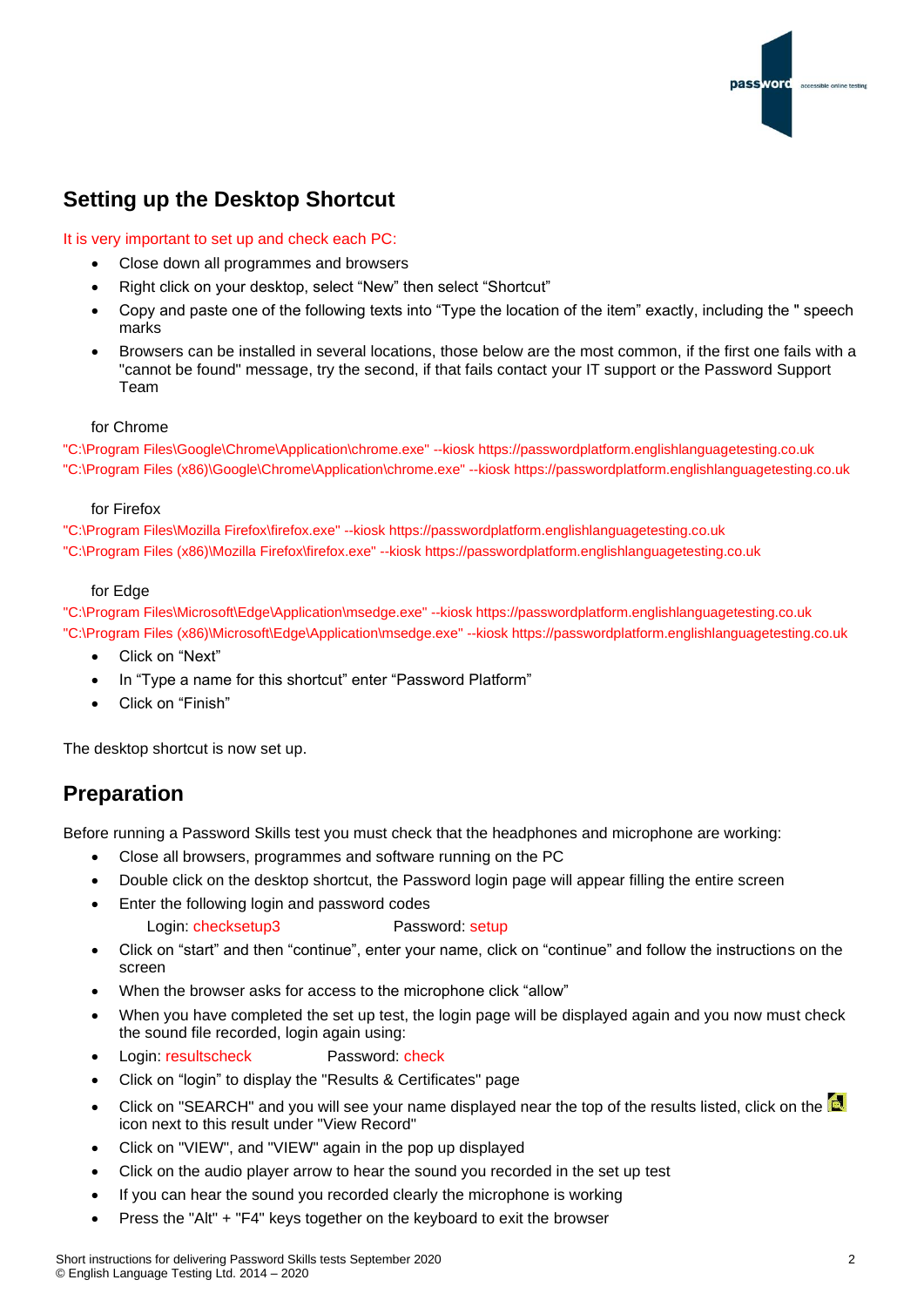

# **Running Password Tests**

To run a Password test:

- Close all browsers, programmes and software running on the PC
- Double click on the desktop shortcut, the Password login page will appear filling the entire screen
- Enter an unused Password login and password you have been sent and click on "login" on the bottom right hand side of the screen
- Click on "start" and "continue" until the candidate details entry page appears and the test is ready to take
- This will take you into Part 1 of the test which is Reading and Writing
- At the end of the test be sure to click on the "finish" button to save all the answers
- To take Part 2 of the test which is Listening and Speaking, repeat the steps above using the same login and password
- When the browser asks for access to the microphone click "allow"
- Check that the headphones are working when asked to do so in the test
- Check that the microphone is working when asked to do so in the test
- At the end of the test be sure to click on the "finish" button to save all the answers
- Press the "Alt" + "F4" keys together on the keyboard to exit the browser

### **Password Test Results**

It is recommended that Chrome, Firefox or Edge are used to access the test results:

- Start Chrome, Firefox or Edge and navigate to the Password website [www.englishlanguagetesting.co.uk](https://www.englishlanguagetesting.co.uk/)
- Click on "Partners" then click on the "Results Area"
- Enter your results login and password (this is different from the login and password used to run a test), then click "login" to display the "Results & Certificates" page
- Search for the results you want by using the date range, test login, student name, date of birth, test location, student ID etc. fields
- Click on "SEARCH" and your Password test results will appear on the screen
- You can also download the results into a spreadsheet by clicking on "DOWNLOAD TO EXCEL", and Password Writing module essays by clicking on "DOWNLOAD ESSAYS TO EXCEL"
- Click on the icon  $\mathbb{R}$  under "View Record" to see detailed test module results
- To see the scripts submitted from Password Writing module click on "VIEW", then "VIEW" again
- If you are marking this module or entering an overall score you will have an icon  $\Box$  under "Enter Score", click on it, enter the score and your name and click on "Save"
- If the Password Team are marking the modules, scores will be entered within a few days